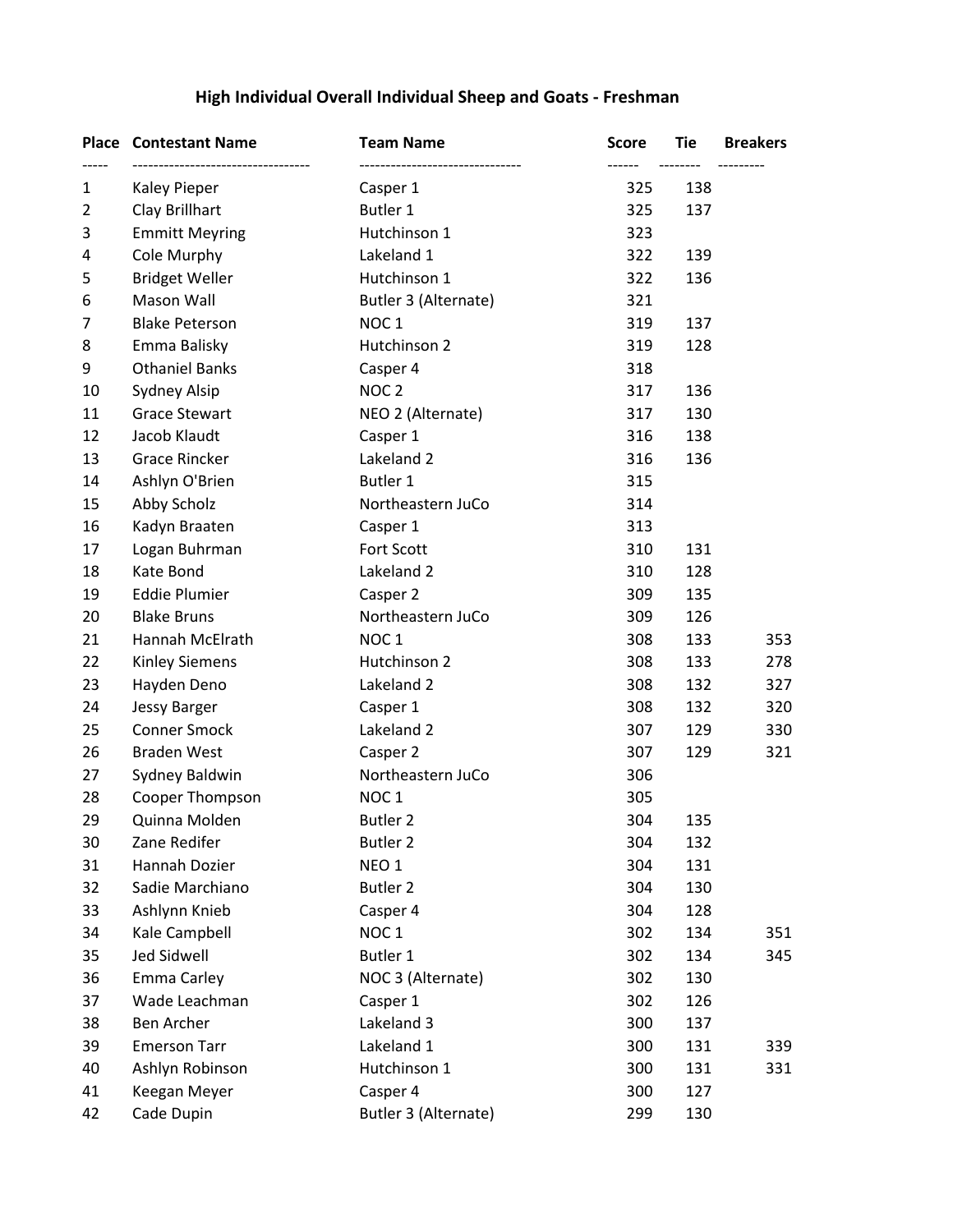| 43 | Ryan Lane               | NEO 2 (Alternate)             | 299 | 129 |     |
|----|-------------------------|-------------------------------|-----|-----|-----|
| 44 | <b>Guy Wright</b>       | Hutchinson 1                  | 299 | 127 |     |
| 45 | Ethan Espenscheid       | Butler 3 (Alternate)          | 298 | 128 |     |
| 46 | Cadence Dare            | Fort Scott (Alternate)        | 298 | 122 |     |
| 47 | Tate Hogan              | Butler 1                      | 297 | 128 |     |
| 48 | Paige Brock             | Lakeland 3                    | 297 | 125 |     |
| 49 | <b>Brylee Williams</b>  | NOC <sub>2</sub>              | 296 | 133 |     |
| 50 | Ryan Borer              | Hutchinson 2                  | 296 | 130 |     |
| 51 | Olivia Gerloff          | NOC <sub>1</sub>              | 296 | 127 |     |
| 52 | Cale Howington          | Fort Scott                    | 296 | 119 |     |
| 53 | Mclain Engnell          | Lakeland 2                    | 295 | 126 |     |
| 54 | Kylee Neubauer          | Casper 3                      | 295 | 124 |     |
| 55 | Jayce Meyring           | <b>Butler 2</b>               | 294 | 128 |     |
| 56 | Paige Pence             | Lakeland 3                    | 294 | 126 |     |
| 57 | Delaney Hemann          | Lakeland 1                    | 293 | 131 |     |
| 58 | Brooklyn Welsh          | Lakeland 3                    | 293 | 125 |     |
| 59 | Regan Stramel           | Colby (Alternate)             | 293 | 124 |     |
| 60 | Lindsey Lehman          | Hutchinson 1                  | 292 | 129 |     |
| 61 | Kaylee Davis            | Casper 2                      | 292 | 124 | 322 |
| 62 | <b>Hailey Gillespie</b> | Fort Scott                    | 292 | 124 | 307 |
| 63 | <b>Blake Hopkins</b>    | NEO <sub>1</sub>              | 292 | 119 |     |
| 64 | Joel Pecha              | NOC <sub>2</sub>              | 291 | 128 |     |
| 65 | Cheyann Wilkins         | Fort Scott                    | 291 | 123 |     |
| 66 | Sam Ratliff             | NEO <sub>1</sub>              | 289 | 126 |     |
| 67 | Madison Lupher          | Casper 3                      | 289 | 117 |     |
| 68 | Merrit Eavenson         | <b>Butler 2</b>               | 288 |     |     |
| 69 | Ty Knodle               | Lakeland 1                    | 287 | 126 |     |
| 70 | Taytum Kelly            | NEO <sub>1</sub>              | 287 | 125 |     |
| 71 | Taylor Lautenschlager   | Nebraska Tech                 | 287 | 118 |     |
| 72 | Andrea Hipke            | Nebraska Tech                 | 286 | 123 |     |
| 73 | Aspyn Green             | Casper 3                      | 286 | 118 |     |
| 74 | Evan Niemeier           | Northeastern CC               | 286 | 117 |     |
| 75 | Peighton Kendrick       | Northeastern JuCo             | 285 | 133 |     |
| 76 | <b>Bailey Mast</b>      | Casper 3                      | 285 | 126 |     |
| 77 | Wyatt Lange             | Hutchinson 2                  | 285 | 124 |     |
| 78 | Kameran Collier         | Fort Scott (Alternate)        | 285 | 119 |     |
| 79 | Douglas Hewitt          | NOC 3 (Alternate)             | 284 | 120 |     |
| 80 | Hunter Jensen           | Casper 2                      | 284 | 117 |     |
| 81 | <b>Colter Sharp</b>     | Casper 3                      | 283 |     |     |
| 82 | Mckenna Richardson      | Butler 1                      | 282 |     |     |
| 83 | Dillon Knepp            | Hutchinson 2                  | 281 |     |     |
| 84 | Nick Deppe              | Butler 3 (Alternate)          | 280 | 124 |     |
| 85 | Denim Lister            | Northeastern JuCo             | 280 | 122 |     |
| 86 | Robert Choma            | Casper 4                      | 279 |     |     |
| 87 | Karlee Hawkins          | Nebraska Tech                 | 278 |     |     |
| 88 | Cade Lofland            | NEO 2 (Alternate)             | 277 | 123 |     |
| 89 | Alexis Camara           | Northeastern JuCo (Alternate) | 277 | 115 |     |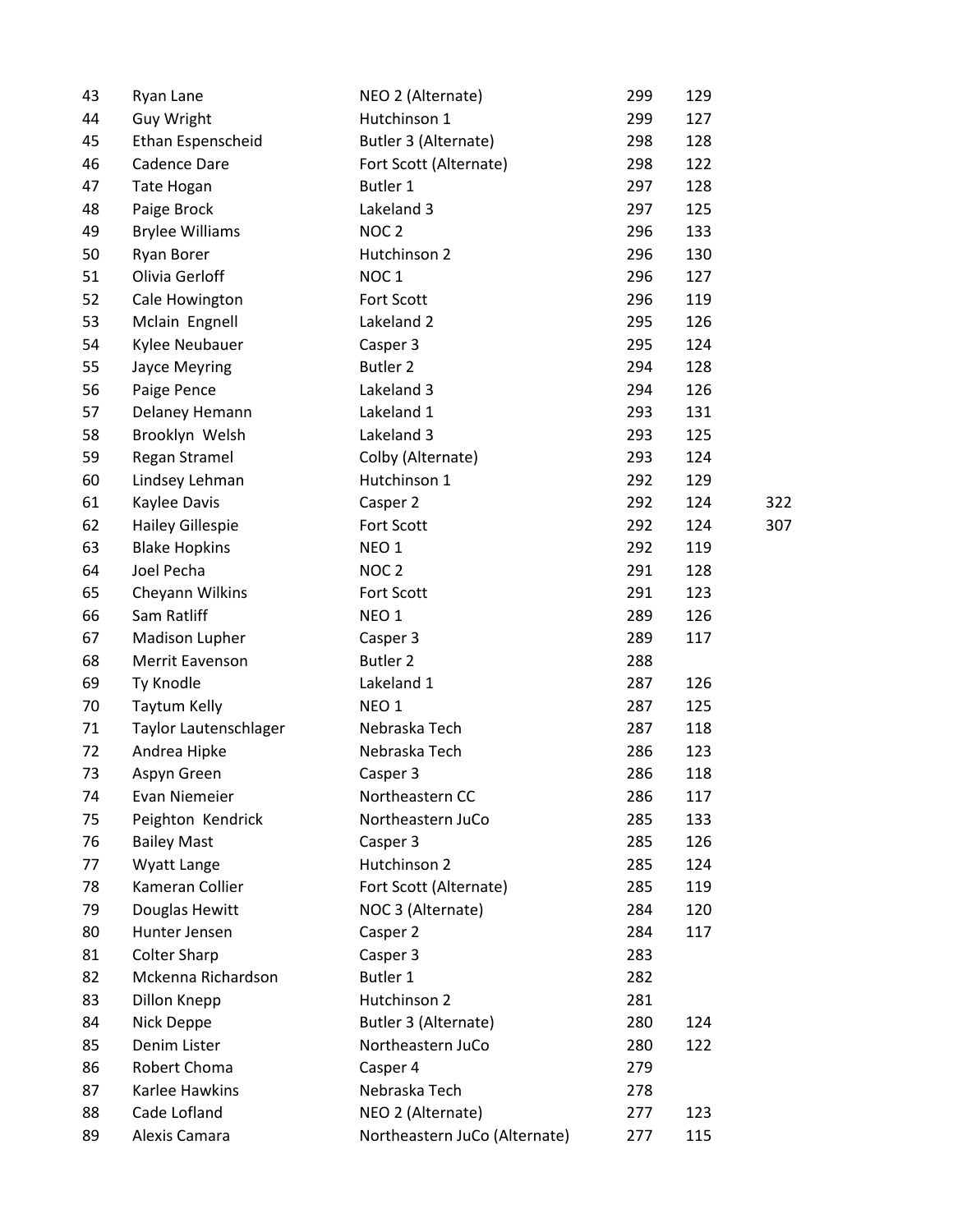| 90  | Ashley Sanne         | Northeastern CC               | 275 |     |     |
|-----|----------------------|-------------------------------|-----|-----|-----|
| 91  | Jonna McCollough     | Casper 2                      | 274 | 128 |     |
| 92  | Jordan Pritchett     | Fort Scott                    | 274 | 120 |     |
| 93  | Reid Richards        | Nebraska Tech                 | 272 |     |     |
| 94  | Emma Harms           | Nebraska Tech                 | 271 |     |     |
| 95  | <b>Avery Hankins</b> | Lakeland 1                    | 268 |     |     |
| 96  | Sam Scanga           | Northeastern JuCo (Alternate) | 267 |     |     |
| 97  | Parker Flemming      | NOC 2                         | 265 | 123 | 327 |
| 98  | <b>Tyson Kimble</b>  | NEO <sub>1</sub>              | 265 | 123 | 323 |
| 99  | Kash Butler          | NOC <sub>2</sub>              | 264 | 123 |     |
| 100 | Alex Hinze           | Northeastern CC               | 264 | 121 |     |
| 101 | Haley Meduna         | Northeastern CC               | 264 | 114 |     |
| 102 | Emma Eldridge        | Colby (Alternate)             | 263 |     |     |
| 103 | Makenna Eisenzimmer  | Northeastern CC (Alternate)   | 260 |     |     |
| 104 | Reagan Ross          | Nebraska Tech (Alternate)     | 259 |     |     |
| 105 | Desiree Littlechild  | Colby (Alternate)             | 258 |     |     |
| 106 | Cole Webster         | Lakeland 3                    | 249 |     |     |
| 107 | <b>Emily Plagman</b> | Northeastern CC               | 248 |     |     |
| 108 | Naomi Farnsworth     | Casper 5 (Alternate)          | 242 |     |     |
| 109 | Gracie Day           | Northeastern JuCo (Alternate) | 233 |     |     |
| 110 | <b>Madison Henry</b> | Casper 4                      | 223 |     |     |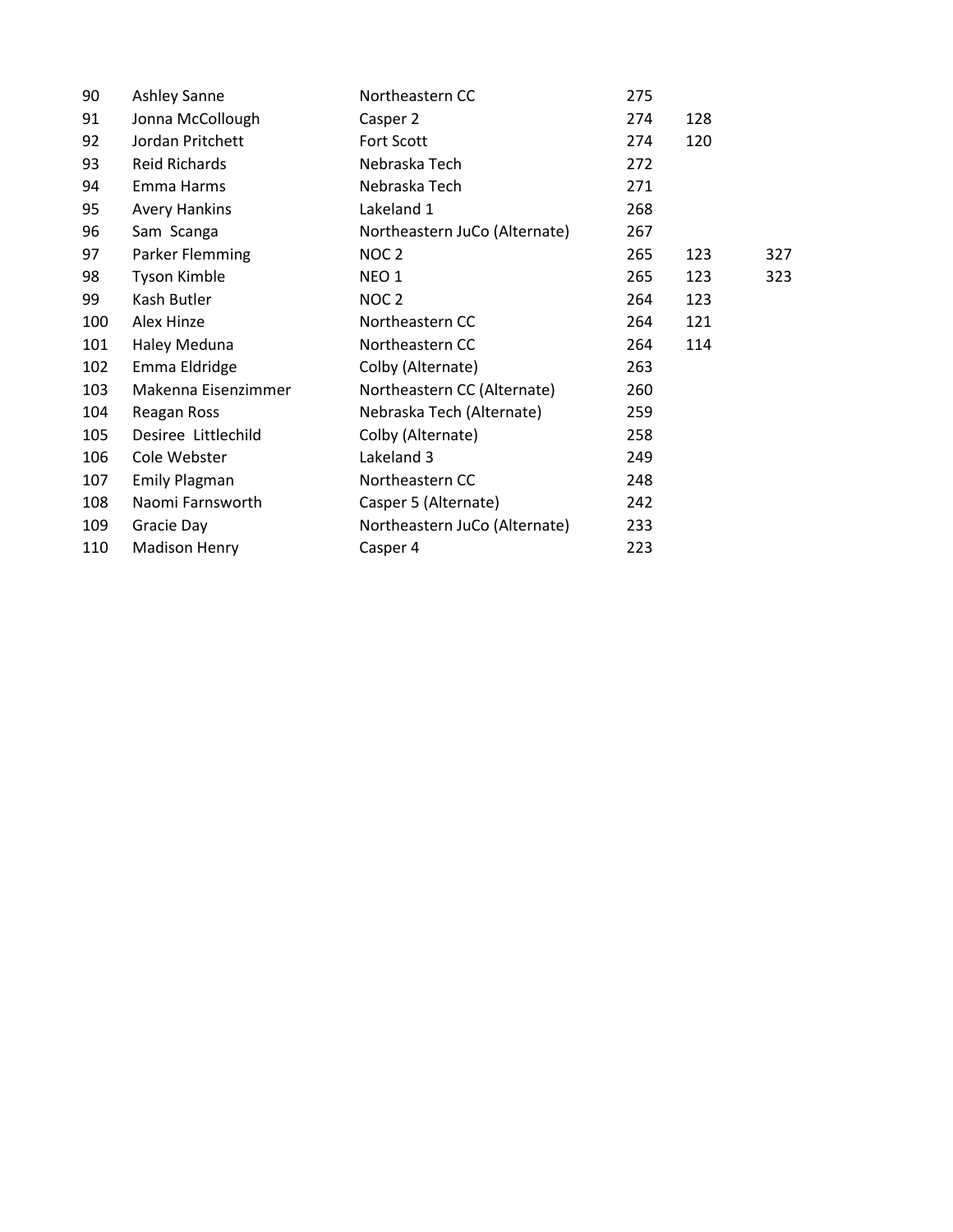# **High Individual Overall Individual Swine - Freshman**

|    | <b>Place Contestant Name</b><br>------------------------------- | <b>Team Name</b>                              | <b>Score</b> | Tie | <b>Breakers</b> |
|----|-----------------------------------------------------------------|-----------------------------------------------|--------------|-----|-----------------|
| 1  | Ashlyn O'Brien                                                  | ---------------------------------<br>Butler 1 | 236          |     |                 |
| 2  | Andrea Hipke                                                    | Nebraska Tech                                 | 227          |     |                 |
| 3  | Delaney Hemann                                                  | Lakeland 1                                    | 225          |     |                 |
| 4  | Mckenna Richardson                                              | Butler 1                                      | 224          |     |                 |
| 5  | Brooklyn Welsh                                                  | Lakeland 3                                    | 222          |     |                 |
| 6  | Kale Campbell                                                   | NOC <sub>1</sub>                              | 219          | 87  |                 |
| 7  | Hunter Jensen                                                   | Casper 2                                      | 219          | 85  |                 |
| 8  | Dillon Knepp                                                    | Hutchinson 2                                  | 219          | 78  |                 |
| 9  | Cole Webster                                                    | Lakeland 3                                    | 218          | 80  | 312             |
| 10 | <b>Emily Plagman</b>                                            | Northeastern CC                               | 218          | 80  | 299             |
| 11 | Nick Deppe                                                      | Butler 3 (Alternate)                          | 217          |     |                 |
| 12 | Quinna Molden                                                   | <b>Butler 2</b>                               | 216          |     |                 |
| 13 | Parker Flemming                                                 | NOC <sub>2</sub>                              | 215          |     |                 |
| 14 | Joel Pecha                                                      | NOC <sub>2</sub>                              | 214          | 84  |                 |
| 15 | Olivia Gerloff                                                  | NOC <sub>1</sub>                              | 214          | 77  |                 |
| 16 | Zane Redifer                                                    | <b>Butler 2</b>                               | 213          |     |                 |
| 17 | Cole Murphy                                                     | Lakeland 1                                    | 212          | 96  |                 |
| 18 | Ty Knodle                                                       | Lakeland 1                                    | 212          | 86  |                 |
| 19 | Cade Dupin                                                      | Butler 3 (Alternate)                          | 212          | 84  |                 |
| 20 | Mason Wall                                                      | Butler 3 (Alternate)                          | 211          | 81  |                 |
| 21 | Cooper Thompson                                                 | NOC <sub>1</sub>                              | 211          | 76  |                 |
| 22 | <b>Bridget Weller</b>                                           | Hutchinson 1                                  | 210          | 85  |                 |
| 23 | <b>Othaniel Banks</b>                                           | Casper 4                                      | 210          | 77  |                 |
| 24 | Regan Stramel                                                   | Colby (Alternate)                             | 209          |     |                 |
| 25 | <b>Blake Peterson</b>                                           | NOC <sub>1</sub>                              | 208          | 82  |                 |
| 26 | <b>Emerson Tarr</b>                                             | Lakeland 1                                    | 208          | 78  | 339             |
| 27 | Cheyann Wilkins                                                 | Fort Scott                                    | 208          | 78  | 321             |
| 28 | Ashlyn Robinson                                                 | Hutchinson 1                                  | 206          | 75  |                 |
| 29 | Desiree Littlechild                                             | Colby (Alternate)                             | 206          | 72  |                 |
| 30 | Hannah McElrath                                                 | NOC <sub>1</sub>                              | 204          | 92  |                 |
| 31 | <b>Jed Sidwell</b>                                              | Butler 1                                      | 204          | 82  | 345             |
| 32 | <b>Blake Bruns</b>                                              | Northeastern JuCo                             | 204          |     | 82 331<br>834   |
| 33 | Kate Bond                                                       | Lakeland 2                                    | 204          |     | 82 331<br>828   |
| 34 | <b>Grace Rincker</b>                                            | Lakeland 2                                    | 204          | 80  | 335             |
| 35 | Ryan Borer                                                      | Hutchinson 2                                  | 204          | 80  | 323             |
| 36 | Ryan Lane                                                       | NEO 2 (Alternate)                             | 204          | 75  |                 |
| 37 | <b>Eddie Plumier</b>                                            | Casper 2                                      | 203          | 83  |                 |
| 38 | Kadyn Braaten                                                   | Casper 1                                      | 203          | 79  |                 |
| 39 | Madison Lupher                                                  | Casper 3                                      | 202          | 68  | 294             |
| 40 | Karlee Hawkins                                                  | Nebraska Tech                                 | 202          | 68  | 285             |
| 41 | Peighton Kendrick                                               | Northeastern JuCo                             | 201          | 83  |                 |
| 42 | Merrit Eavenson                                                 | <b>Butler 2</b>                               | 201          | 75  |                 |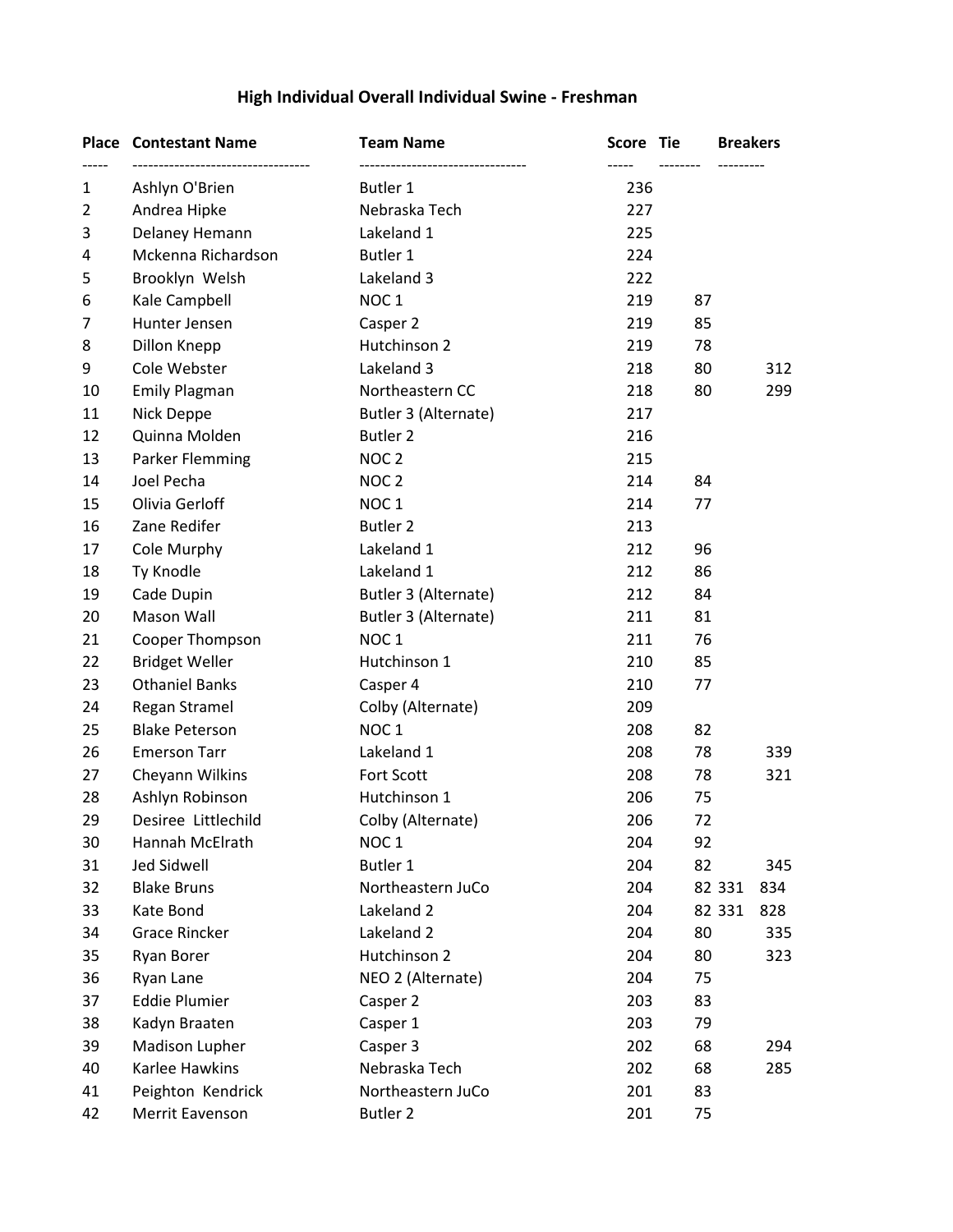| 43 | Sydney Baldwin         | Northeastern JuCo             | 201 | 73 |     |
|----|------------------------|-------------------------------|-----|----|-----|
| 44 | Hannah Dozier          | NEO <sub>1</sub>              | 200 | 73 |     |
| 45 | Gracie Day             | Northeastern JuCo (Alternate) | 200 | 66 |     |
| 46 | <b>Brylee Williams</b> | NOC <sub>2</sub>              | 199 | 83 |     |
| 47 | Wade Leachman          | Casper 1                      | 199 | 74 |     |
| 48 | Kameran Collier        | Fort Scott (Alternate)        | 198 |    |     |
| 49 | <b>Emmitt Meyring</b>  | Hutchinson 1                  | 197 | 79 |     |
| 50 | Cadence Dare           | Fort Scott (Alternate)        | 197 | 71 |     |
| 51 | Kaley Pieper           | Casper 1                      | 196 | 84 |     |
| 52 | <b>Emma Carley</b>     | NOC 3 (Alternate)             | 196 | 80 |     |
| 53 | <b>Bailey Mast</b>     | Casper 3                      | 196 | 70 |     |
| 54 | Jacob Klaudt           | Casper 1                      | 195 | 83 |     |
| 55 | Taytum Kelly           | NEO <sub>1</sub>              | 195 | 78 |     |
| 56 | <b>Jessy Barger</b>    | Casper 1                      | 195 | 73 |     |
| 57 | Ethan Espenscheid      | Butler 3 (Alternate)          | 194 |    |     |
| 58 | Hayden Deno            | Lakeland 2                    | 193 | 83 |     |
| 59 | Paige Pence            | Lakeland 3                    | 193 | 78 |     |
| 60 | Tyson Kimble           | NEO <sub>1</sub>              | 193 | 75 | 323 |
| 61 | Mclain Engnell         | Lakeland 2                    | 193 | 75 | 320 |
| 62 | Kinley Siemens         | Hutchinson 2                  | 193 | 71 |     |
| 63 | Alexis Camara          | Northeastern JuCo (Alternate) | 193 | 69 |     |
| 64 | Logan Buhrman          | Fort Scott                    | 192 | 77 |     |
| 65 | Jordan Pritchett       | Fort Scott                    | 192 | 76 |     |
| 66 | <b>Madison Henry</b>   | Casper 4                      | 192 | 71 |     |
| 67 | Sam Ratliff            | NEO <sub>1</sub>              | 192 | 70 |     |
| 68 | <b>Conner Smock</b>    | Lakeland 2                    | 191 |    |     |
| 69 | Kylee Neubauer         | Casper 3                      | 189 | 70 |     |
| 70 | Cade Lofland           | NEO 2 (Alternate)             | 189 | 69 |     |
| 71 | Kaylee Davis           | Casper 2                      | 188 |    |     |
| 72 | <b>Grace Stewart</b>   | NEO 2 (Alternate)             | 187 | 73 |     |
| 73 | Sydney Alsip           | NOC <sub>2</sub>              | 187 | 70 |     |
| 74 | Douglas Hewitt         | NOC 3 (Alternate)             | 187 | 69 | 305 |
| 75 | Keegan Meyer           | Casper 4                      | 187 | 69 | 303 |
| 76 | Emma Balisky           | Hutchinson 2                  | 187 | 66 |     |
| 77 | <b>Braden West</b>     | Casper 2                      | 186 |    |     |
| 78 | Clay Brillhart         | Butler 1                      | 185 | 75 |     |
| 79 | Emma Harms             | Nebraska Tech                 | 185 | 61 |     |
| 80 | Abby Scholz            | Northeastern JuCo             | 184 |    |     |
| 81 | Lindsey Lehman         | Hutchinson 1                  | 183 | 78 |     |
| 82 | <b>Avery Hankins</b>   | Lakeland 1                    | 183 | 70 |     |
| 83 | Hailey Gillespie       | Fort Scott                    | 183 | 67 |     |
| 84 | Emma Eldridge          | Colby (Alternate)             | 182 |    |     |
| 85 | Ben Archer             | Lakeland 3                    | 181 | 73 |     |
| 86 | <b>Jayce Meyring</b>   | <b>Butler 2</b>               | 181 | 70 |     |
| 87 | Ashley Sanne           | Northeastern CC               | 181 | 66 |     |
| 88 | Kash Butler            | NOC <sub>2</sub>              | 179 | 75 |     |
| 89 | Wyatt Lange            | Hutchinson 2                  | 179 | 63 |     |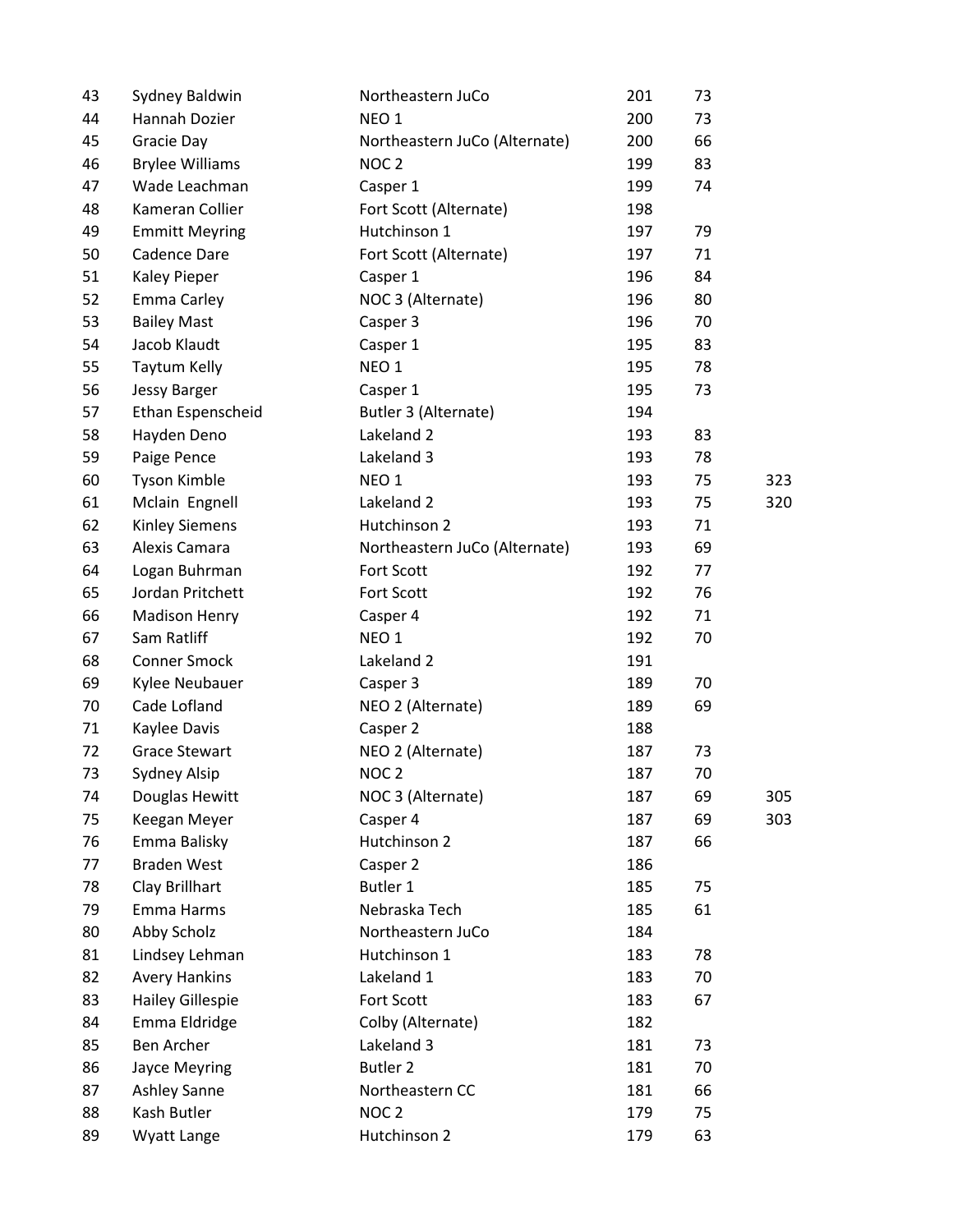| 90  | Paige Brock           | Lakeland 3                    | 178 |    |
|-----|-----------------------|-------------------------------|-----|----|
| 91  | Alex Hinze            | Northeastern CC               | 177 | 72 |
| 92  | Robert Choma          | Casper 4                      | 177 | 69 |
| 93  | <b>Colter Sharp</b>   | Casper 3                      | 177 | 65 |
| 94  | Denim Lister          | Northeastern JuCo             | 176 | 69 |
| 95  | Jonna McCollough      | Casper 2                      | 176 | 65 |
| 96  | Sadie Marchiano       | Butler 2                      | 174 |    |
| 97  | Taylor Lautenschlager | Nebraska Tech                 | 173 | 62 |
| 98  | Reagan Ross           | Nebraska Tech (Alternate)     | 173 | 53 |
| 99  | Naomi Farnsworth      | Casper 5 (Alternate)          | 172 |    |
| 100 | Aspyn Green           | Casper 3                      | 170 |    |
| 101 | Evan Niemeier         | Northeastern CC               | 168 |    |
| 102 | <b>Blake Hopkins</b>  | NEO <sub>1</sub>              | 166 |    |
| 103 | Reid Richards         | Nebraska Tech                 | 165 |    |
| 104 | <b>Guy Wright</b>     | Hutchinson 1                  | 163 |    |
| 105 | <b>Tate Hogan</b>     | Butler 1                      | 156 |    |
| 106 | Haley Meduna          | Northeastern CC               | 155 |    |
| 107 | Ashlynn Knieb         | Casper 4                      | 154 |    |
| 108 | Makenna Eisenzimmer   | Northeastern CC (Alternate)   | 148 |    |
| 109 | Sam Scanga            | Northeastern JuCo (Alternate) | 141 |    |
| 110 | Cale Howington        | Fort Scott                    | 138 |    |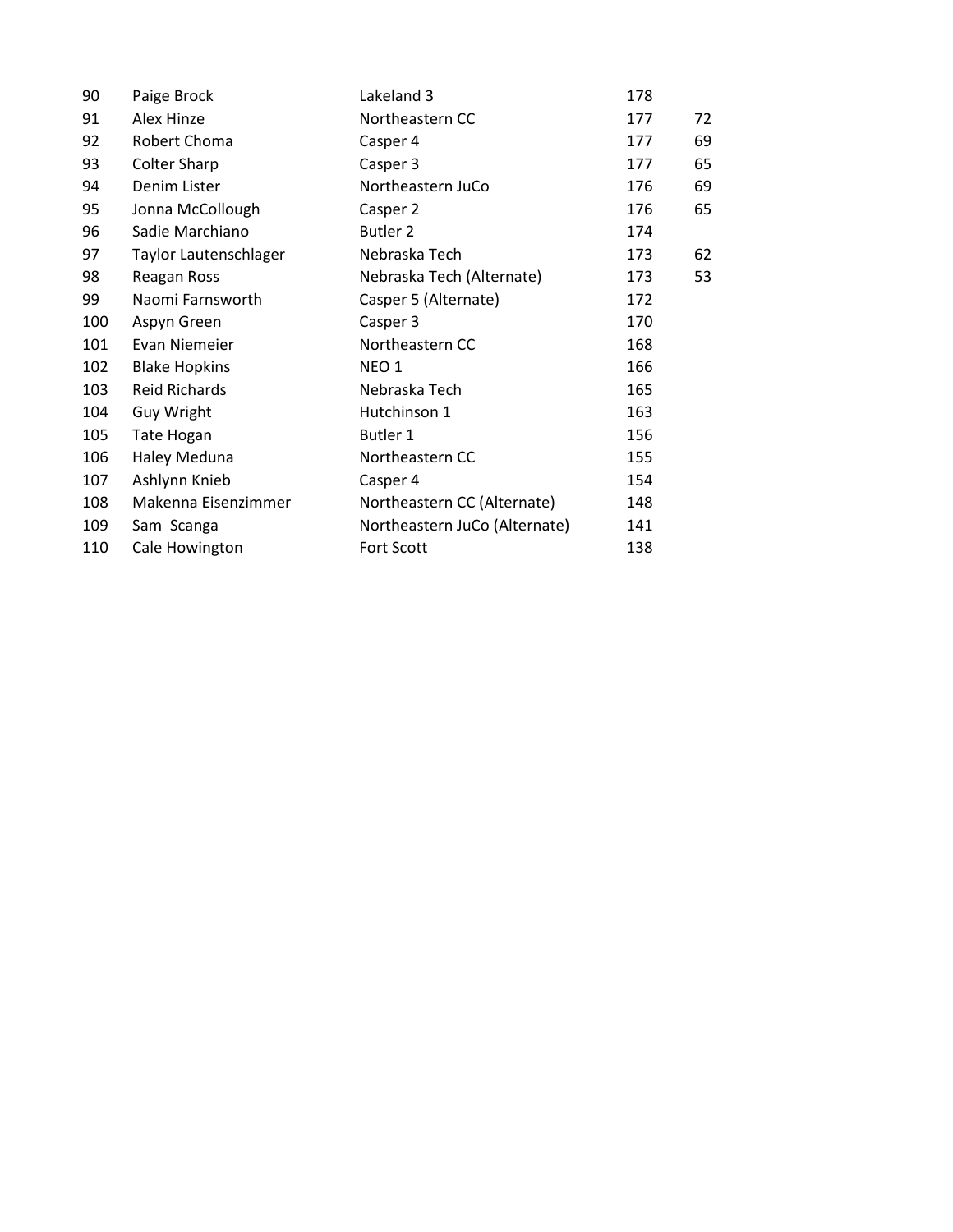# **High Individual Overall Individual Cattle - Freshman**

| Place          | <b>Contestant Name</b><br>--------------------------------- | <b>Team Name</b>                              | Score | Tie Breakers<br>------------------ |
|----------------|-------------------------------------------------------------|-----------------------------------------------|-------|------------------------------------|
| 1              | <b>Blake Peterson</b>                                       | -------------------------<br>NOC <sub>1</sub> | 365   |                                    |
| $\overline{2}$ | Olivia Gerloff                                              | NOC <sub>1</sub>                              | 364   |                                    |
| 3              | <b>Emerson Tarr</b>                                         | Lakeland 1                                    | 355   |                                    |
| 4              | <b>Bridget Weller</b>                                       | Hutchinson 1                                  | 349   |                                    |
| 5              | Delaney Hemann                                              | Lakeland 1                                    | 346   | 127                                |
| 6              | Mckenna Richardson                                          | Butler 1                                      | 346   | 125                                |
| 7              | <b>Grace Stewart</b>                                        | NEO 2 (Alternate)                             | 346   | 119                                |
| 8              | <b>Tate Hogan</b>                                           | Butler 1                                      | 345   | 139                                |
| 9              | Ashlyn O'Brien                                              | Butler 1                                      | 345   | 124                                |
| 10             | Jonna McCollough                                            | Casper 2                                      | 345   | 120                                |
| 11             | Kale Campbell                                               | NOC <sub>1</sub>                              | 344   | 130                                |
| 12             | Logan Buhrman                                               | Fort Scott                                    | 344   | 126                                |
| 13             | Jayce Meyring                                               | <b>Butler 2</b>                               | 342   |                                    |
| 14             | Zane Redifer                                                | <b>Butler 2</b>                               | 339   | 128                                |
| 15             | Hunter Jensen                                               | Casper 2                                      | 339   | 119                                |
| 16             | <b>Conner Smock</b>                                         | Lakeland 2                                    | 337   |                                    |
| 17             | <b>Emmitt Meyring</b>                                       | Hutchinson 1                                  | 332   |                                    |
| 18             | <b>Sydney Alsip</b>                                         | NOC <sub>2</sub>                              | 331   |                                    |
| 19             | Ty Knodle                                                   | Lakeland 1                                    | 329   |                                    |
| 20             | Cooper Thompson                                             | NOC <sub>1</sub>                              | 328   | 131                                |
| 21             | Clay Brillhart                                              | Butler 1                                      | 328   | 127                                |
| 22             | <b>Kaley Pieper</b>                                         | Casper 1                                      | 328   | 126                                |
| 23             | Quinna Molden                                               | <b>Butler 2</b>                               | 326   | 127                                |
| 24             | <b>Blake Hopkins</b>                                        | NEO <sub>1</sub>                              | 326   | 121                                |
| 25             | Wyatt Lange                                                 | Hutchinson 2                                  | 326   | 117                                |
| 26             | Taylor Lautenschlager                                       | Nebraska Tech                                 | 325   |                                    |
| 27             | Sadie Marchiano                                             | Butler 2                                      | 324   | 127                                |
| 28             | <b>Hailey Gillespie</b>                                     | Fort Scott                                    | 324   | 116                                |
| 29             | Keegan Meyer                                                | Casper 4                                      | 324   | 107                                |
| 30             | Hannah McElrath                                             | NOC <sub>1</sub>                              | 321   | 128                                |
| 31             | Tyson Kimble                                                | NEO <sub>1</sub>                              | 321   | 125                                |
| 32             | <b>Blake Bruns</b>                                          | Northeastern JuCo                             | 321   | 123                                |
| 33             | Douglas Hewitt                                              | NOC 3 (Alternate)                             | 321   | 116                                |
| 34             | Ethan Espenscheid                                           | Butler 3 (Alternate)                          | 320   |                                    |
| 35             | Robert Choma                                                | Casper 4                                      | 319   |                                    |
| 36             | Jacob Klaudt                                                | Casper 1                                      | 318   | 129                                |
| 37             | Cheyann Wilkins                                             | Fort Scott                                    | 318   | 120                                |
| 38             | Emma Carley                                                 | NOC 3 (Alternate)                             | 318   | 119                                |
| 39             | Karlee Hawkins                                              | Nebraska Tech                                 | 318   | 102                                |
| 40             | Emma Balisky                                                | Hutchinson 2                                  | 317   | 124                                |
| 41             | Wade Leachman                                               | Casper 1                                      | 317   | 120                                |
| 42             | Joel Pecha                                                  | NOC <sub>2</sub>                              | 317   | 115                                |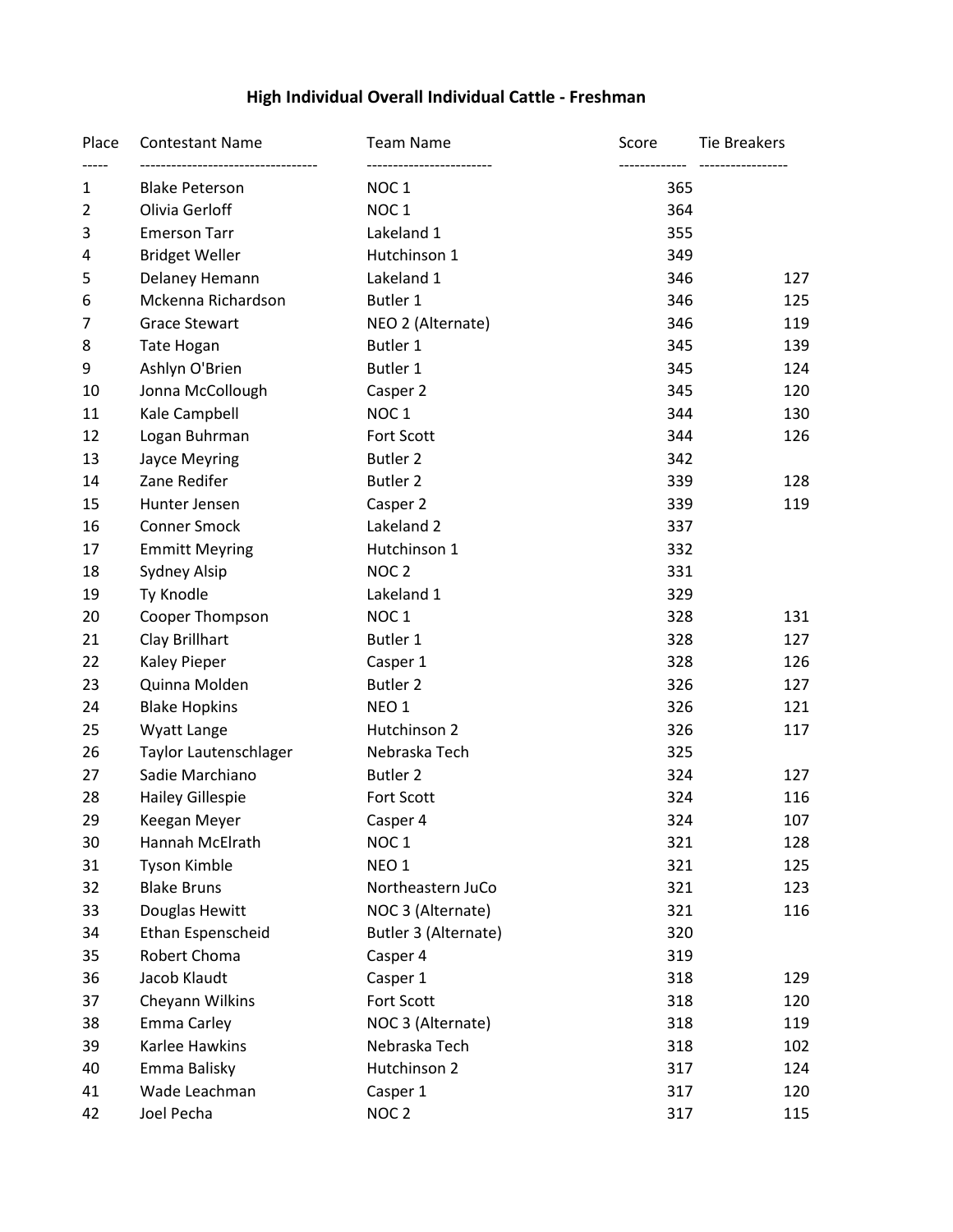| 43 | Denim Lister          | Northeastern JuCo        | 317                      | 114 |
|----|-----------------------|--------------------------|--------------------------|-----|
| 44 | <b>Othaniel Banks</b> | Casper 4                 | 316                      | 124 |
| 45 | Ryan Lane             | NEO 2 (Alternate)        | 316                      | 116 |
| 46 | Kadyn Braaten         | Casper 1                 | 315                      |     |
| 47 | Kate Bond             | Lakeland 2               | 314                      |     |
| 48 | Kameran Collier       | Fort Scott (Alternate)   | 313                      |     |
| 49 | <b>Jessy Barger</b>   | Casper 1                 | 312                      |     |
| 50 | Taytum Kelly          | NEO <sub>1</sub>         | 311                      |     |
| 51 | Kaylee Davis          | Casper 2                 | 310                      | 123 |
| 52 | Haley Meduna          | Northeastern CC          | 310                      | 101 |
| 53 | Paige Pence           | Lakeland 3               | 307                      | 114 |
| 54 | Andrea Hipke          | Nebraska Tech            | 307                      | 109 |
| 55 | Makenna Eisenzimmer   | Northeastern CC (Alterna | 307<br>te)               | 101 |
| 56 | <b>Braden West</b>    | Casper 2                 | 306                      | 123 |
| 57 | <b>Eddie Plumier</b>  | Casper 2                 | 306                      | 114 |
| 58 | Evan Niemeier         | Northeastern CC          | 306                      | 109 |
| 59 | Lindsey Lehman        | Hutchinson 1             | 305                      | 125 |
| 60 | <b>Grace Rincker</b>  | Lakeland 2               | 305                      | 119 |
| 61 | <b>Jed Sidwell</b>    | Butler 1                 | 304                      | 129 |
| 62 | Cole Webster          | Lakeland 3               | 304                      | 115 |
| 63 | Madison Lupher        | Casper 3                 | 304                      | 109 |
| 64 | Naomi Farnsworth      | Casper 5 (Alternate)     | 304                      | 105 |
| 65 | <b>Bailey Mast</b>    | Casper 3                 | 303                      |     |
| 66 | Abby Scholz           | Northeastern JuCo        | 302                      | 120 |
| 67 | Kylee Neubauer        | Casper 3                 | 302                      | 111 |
| 68 | Ashlyn Robinson       | Hutchinson 1             | 301                      | 125 |
| 69 | Nick Deppe            | Butler 3 (Alternate)     | 301                      | 118 |
| 70 | Ben Archer            | Lakeland 3               | 301                      | 117 |
| 71 | Ashlynn Knieb         | Casper 4                 | 301                      | 107 |
| 72 | Guy Wright            | Hutchinson 1             | 300                      |     |
| 73 | Dillon Knepp          | Hutchinson 2             | 299                      |     |
| 74 | Cole Murphy           | Lakeland 1               | 298                      | 119 |
| 75 | Mclain Engnell        | Lakeland 2               | 298                      | 119 |
| 76 | <b>Emily Plagman</b>  | Northeastern CC          | 298                      | 109 |
| 77 | Sydney Baldwin        | Northeastern JuCo        | 297                      |     |
| 78 | Cade Dupin            | Butler 3 (Alternate)     | 296                      |     |
| 79 | Jordan Pritchett      | Fort Scott               | 295                      | 110 |
| 80 | Sam Ratliff           | NEO <sub>1</sub>         | 295                      | 107 |
| 81 | Ryan Borer            | Hutchinson 2             | 294                      |     |
| 82 | Cale Howington        | Fort Scott               | 293                      |     |
| 83 | Kash Butler           | NOC <sub>2</sub>         | 291                      | 112 |
| 84 | Gracie Day            | Northeastern JuCo (Alter | 29 <sup>°</sup><br>nate) | 106 |
| 85 | Emma Eldridge         | Colby (Alternate)        | 290                      |     |
| 86 | Desiree Littlechild   | Colby (Alternate)        | 289                      |     |
| 87 | Regan Stramel         | Colby (Alternate)        | 287                      |     |
| 88 | Hayden Deno           | Lakeland 2               | 286                      |     |
| 89 | <b>Reid Richards</b>  | Nebraska Tech            | 285                      | 111 |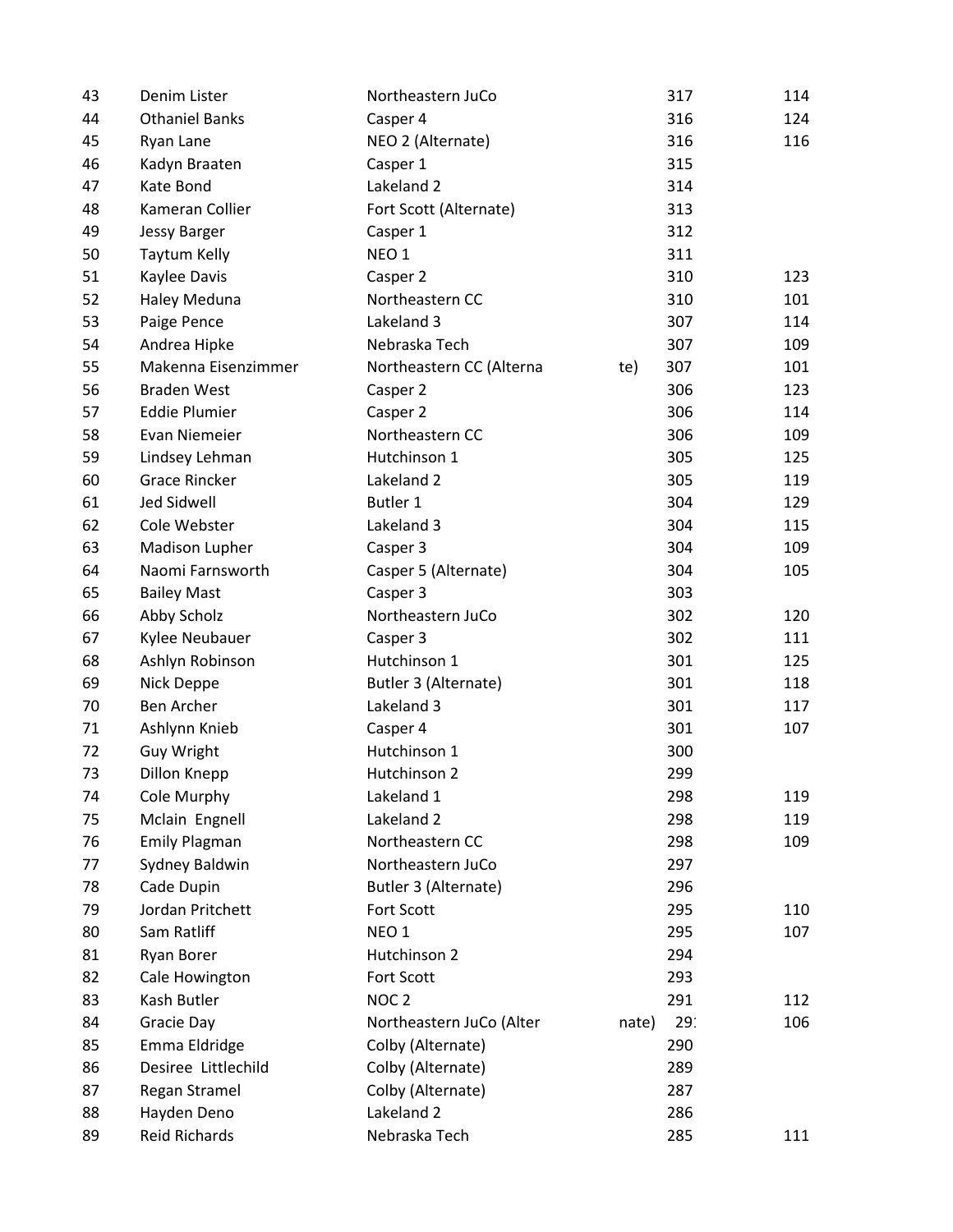| 90  | Brooklyn Welsh         | Lakeland 3                    |       | 285 | 110 |
|-----|------------------------|-------------------------------|-------|-----|-----|
| 91  | Hannah Dozier          | NEO <sub>1</sub>              |       | 284 | 117 |
| 92  | <b>Avery Hankins</b>   | Lakeland 1                    |       | 284 | 111 |
| 93  | Mason Wall             | Butler 3 (Alternate)          |       | 284 | 109 |
| 94  | <b>Brylee Williams</b> | NOC <sub>2</sub>              |       | 283 | 116 |
| 95  | Alexis Camara          | Northeastern JuCo (Alter      | nate) | 28: | 106 |
| 96  | <b>Ashley Sanne</b>    | Northeastern CC               |       | 282 |     |
| 97  | Emma Harms             | Nebraska Tech                 |       | 281 |     |
| 98  | Aspyn Green            | Casper 3                      |       | 280 |     |
| 99  | Paige Brock            | Lakeland 3                    |       | 277 |     |
| 100 | Merrit Eavenson        | <b>Butler 2</b>               |       | 276 |     |
| 101 | Alex Hinze             | Northeastern CC               |       | 275 |     |
| 102 | Parker Flemming        | NOC <sub>2</sub>              |       | 274 |     |
| 103 | <b>Colter Sharp</b>    | Casper 3                      |       | 270 |     |
| 104 | Peighton Kendrick      | Northeastern JuCo             |       | 266 |     |
| 105 | Cade Lofland           | NEO 2 (Alternate)             |       | 265 |     |
| 106 | Cadence Dare           | Fort Scott (Alternate)        |       | 264 |     |
| 107 | Reagan Ross            | Nebraska Tech (Alternate)     |       | 257 | 103 |
| 108 | <b>Kinley Siemens</b>  | Hutchinson 2                  |       | 257 | 74  |
| 109 | <b>Madison Henry</b>   | Casper 4                      |       | 256 |     |
| 110 | Sam Scanga             | Northeastern JuCo (Alternate) |       | 213 |     |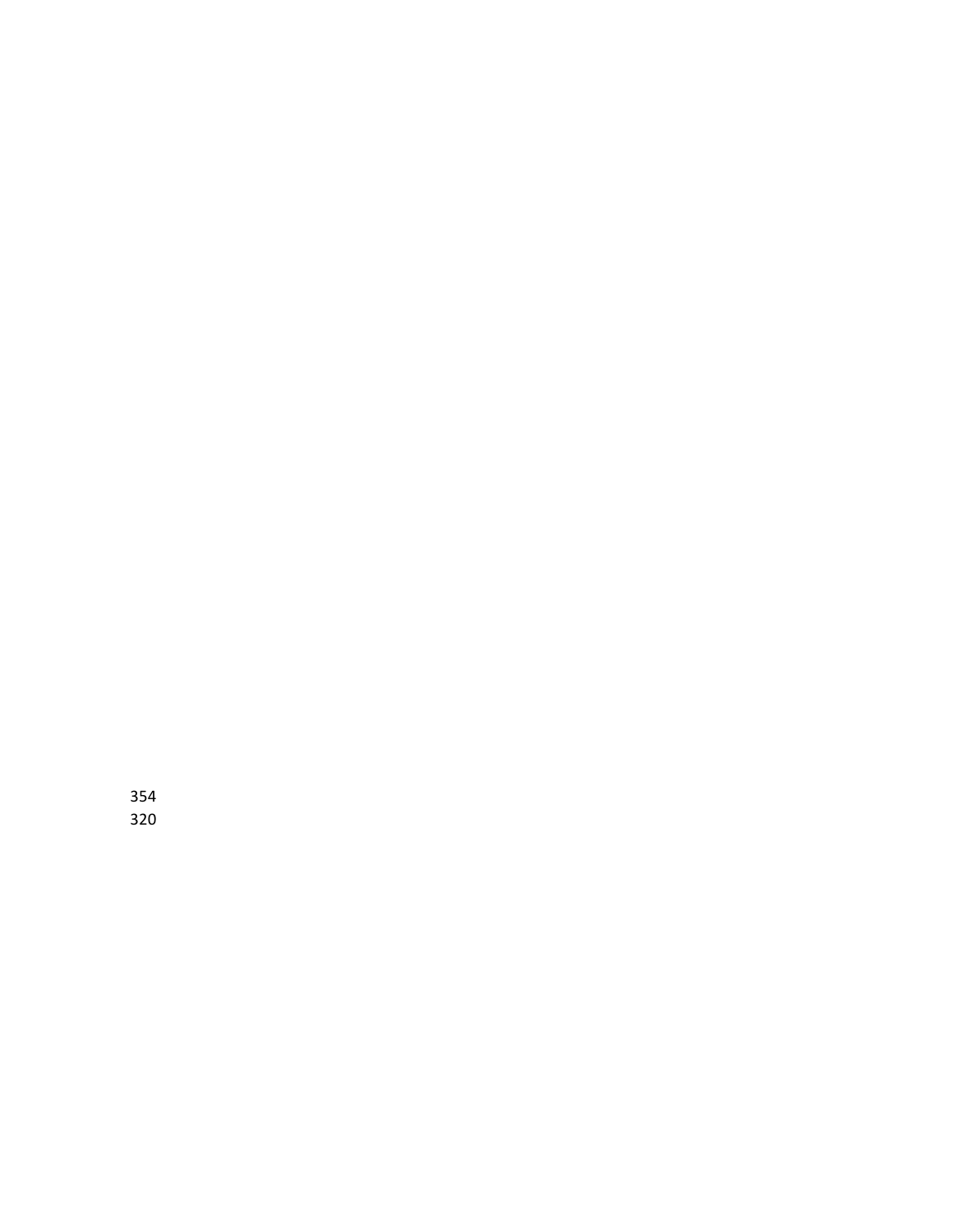| <b>Place</b>   | <b>Contestant Name</b>      | <b>Team Name</b>     | Score | <b>Tie Breakers</b> |
|----------------|-----------------------------|----------------------|-------|---------------------|
| 1              | Cole Murphy                 | Lakeland 1           | 354   | ----------------    |
| $\overline{2}$ | Hannah McElrath             | NOC <sub>1</sub>     | 353   | 308                 |
| 3              | <b>Bridget Weller</b>       | Hutchinson 1         | 353   | 346                 |
| 4              | <b>Blake Peterson</b>       | NOC <sub>1</sub>     | 353   | 349                 |
| 5              | Kale Campbell               | NOC <sub>1</sub>     | 351   |                     |
| 6              | Jacob Klaudt                | Casper 1             | 350   | 301                 |
| 7              | Ashlyn O'Brien              | Butler 1             | 350   | 348                 |
| 8              | Kaley Pieper                | Casper 1             | 348   |                     |
| 9              | Jed Sidwell                 | Butler 1             | 345   | 307                 |
| 10             | Delaney Hemann              | Lakeland 1           | 345   | 331                 |
| 11             | Zane Redifer                | <b>Butler 2</b>      | 343   | 331                 |
| 12             | Quinna Molden               | <b>Butler 2</b>      | 343   | 335                 |
| 13             | <b>Emmitt Meyring</b>       | Hutchinson 1         | 342   | 330                 |
| 14             | Olivia Gerloff              | NOC <sub>1</sub>     | 342   | 342                 |
| 15             | Tate Hogan                  | <b>Butler 1</b>      | 341   | 320                 |
| 16             | Mckenna Richardson Butler 1 |                      | 341   | 349                 |
| 17             | Cooper Thompson             | NOC <sub>1</sub>     | 340   |                     |
| 18             | Clay Brillhart              | Butler 1             | 339   | 307                 |
| 19             | <b>Emerson Tarr</b>         | Lakeland 1           | 339   | 342                 |
| 20             | Cade Dupin                  | Butler 3 (Alternate) | 337   |                     |
| 21             | <b>Grace Rincker</b>        | Lakeland 2           | 335   | 306                 |
| 22             | Ty Knodle                   | Lakeland 1           | 335   | 317                 |
| 23             | Logan Buhrman               | <b>Fort Scott</b>    | 334   |                     |
| 24             | Lindsey Lehman              | Hutchinson 1         | 332   | 284                 |
| 25             | <b>Brylee Williams</b>      | NOC <sub>2</sub>     | 332   | 298                 |
| 26             | <b>Eddie Plumier</b>        | Casper 2             | 332   | 320                 |
| 27             | <b>Othaniel Banks</b>       | Casper 4             | 332   | 354                 |
| 28             | Peighton Kendrick           | Northeastern JuCo    | 331   | 287                 |
| 29             | Ashlyn Robinson             | Hutchinson 1         | 331   | 328                 |
| 30             | Kate Bond                   | Lakeland 2           | 331   | 329                 |
| 31             | <b>Blake Bruns</b>          | Northeastern JuCo    | 331   | 343                 |
| 32             | Nick Deppe                  | Butler 3 (Alternate) | 330   | 318                 |
| 33             | <b>Conner Smock</b>         | Lakeland 2           | 330   | 329                 |
| 34             | Emma Carley                 | NOC 3 (Alternate)    | 329   |                     |
| 35             | Kadyn Braaten               | Casper 1             | 328   |                     |
| 36             | Parker Flemming             | NOC <sub>2</sub>     | 327   | 259                 |
| 37             | Abby Scholz                 | Northeastern JuCo    | 327   | 299                 |
| 38             | Ben Archer                  | Lakeland 3           | 327   | 305                 |
| 39             | Hayden Deno                 | Lakeland 2           | 327   | 314                 |
| 40             | Joel Pecha                  | NOC <sub>2</sub>     | 327   | 325                 |
| 41             | Ethan Espenscheid           | Butler 3 (Alternate) | 326   | 334                 |
| 42             | Mason Wall                  | Butler 3 (Alternate) | 326   | 340                 |

# **High Individual Overall Individual Reasons - Freshman**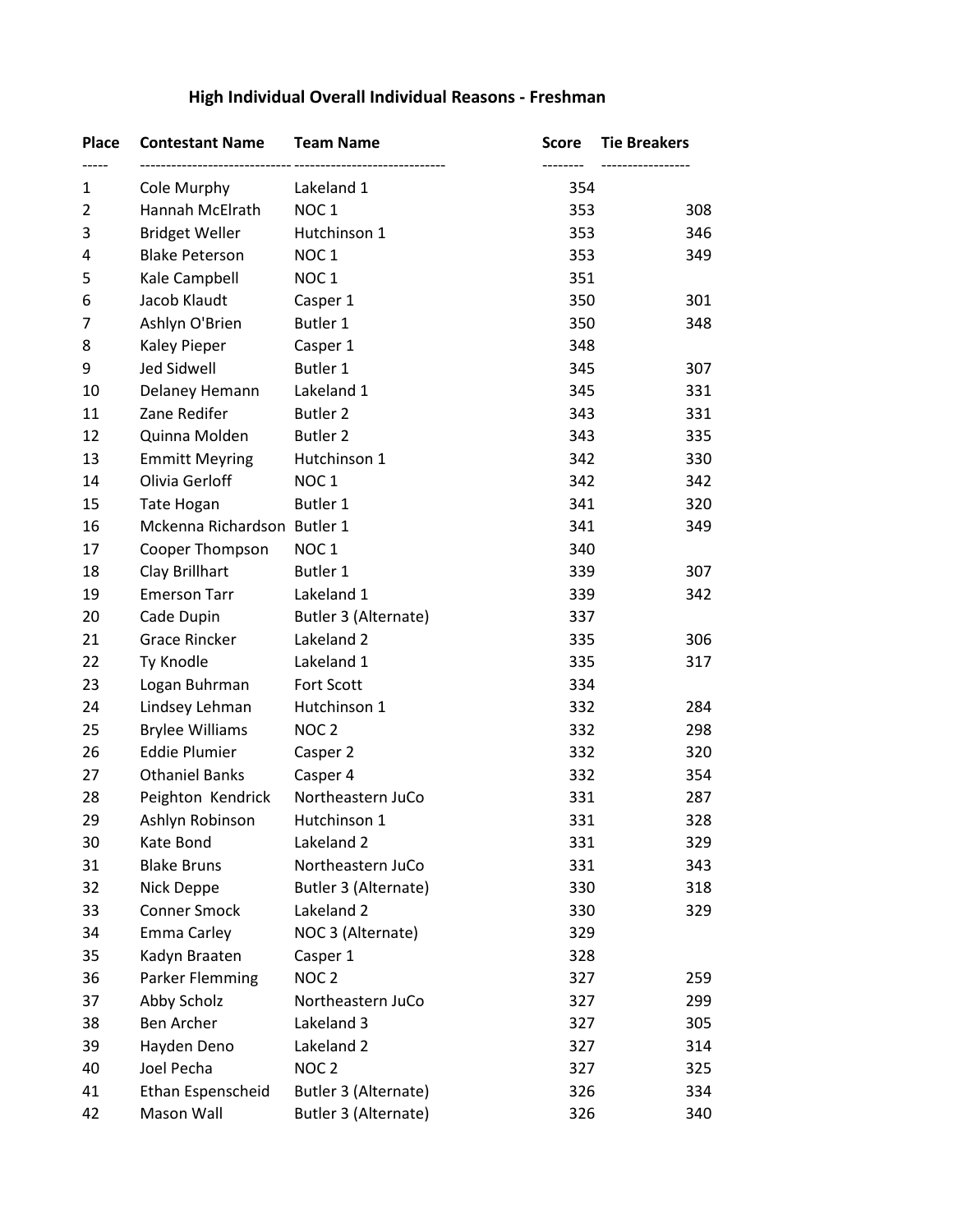| 43 | Sydney Alsip            | NOC <sub>2</sub>       | 326 | 341 |     |
|----|-------------------------|------------------------|-----|-----|-----|
| 44 | Jayce Meyring           | <b>Butler 2</b>        | 325 |     |     |
| 45 | Tyson Kimble            | NEO <sub>1</sub>       | 323 | 286 |     |
| 46 | Merrit Eavenson         | <b>Butler 2</b>        | 323 | 306 |     |
| 47 | Ryan Borer              | Hutchinson 2           | 323 | 309 |     |
| 48 | Sadie Marchiano         | <b>Butler 2</b>        | 323 | 313 |     |
| 49 | Kaylee Davis            | Casper 2               | 322 | 308 |     |
| 50 | <b>Grace Stewart</b>    | NEO 2 (Alternate)      | 322 | 344 |     |
| 51 | <b>Braden West</b>      | Casper 2               | 321 | 302 |     |
| 52 | <b>Hannah Dozier</b>    | NEO <sub>1</sub>       | 321 | 317 |     |
| 53 | Cheyann Wilkins         | Fort Scott             | 321 | 328 |     |
| 54 | Hunter Jensen           | Casper 2               | 321 | 339 |     |
| 55 | Mclain Engnell          | Lakeland 2             | 320 | 314 |     |
| 56 | Ryan Lane               | NEO 2 (Alternate)      | 320 | 321 | 819 |
| 57 | <b>Jessy Barger</b>     | Casper 1               | 320 | 321 | 815 |
| 58 | Wade Leachman           | Casper 1               | 320 | 328 |     |
| 59 | Sydney Baldwin          | Northeastern JuCo      | 319 |     |     |
| 60 | Paige Pence             | Lakeland 3             | 318 | 290 |     |
| 61 | Emma Balisky            | Hutchinson 2           | 318 | 339 |     |
| 62 | Taytum Kelly            | NEO <sub>1</sub>       | 317 |     |     |
| 63 | Jonna McCollough        | Casper 2               | 313 |     |     |
| 64 | Cole Webster            | Lakeland 3             | 312 | 303 |     |
| 65 | Brooklyn Welsh          | Lakeland 3             | 312 | 316 |     |
| 66 | Regan Stramel           | Colby (Alternate)      | 311 | 296 |     |
| 67 | Andrea Hipke            | Nebraska Tech          | 311 | 351 |     |
| 68 | Kash Butler             | NOC <sub>2</sub>       | 310 | 264 |     |
| 69 | <b>Bailey Mast</b>      | Casper 3               | 310 | 328 |     |
| 70 | <b>Hailey Gillespie</b> | Fort Scott             | 307 | 318 |     |
| 71 | Dillon Knepp            | Hutchinson 2           | 307 | 324 |     |
| 72 | Jordan Pritchett        | Fort Scott             | 306 |     |     |
| 73 | <b>Avery Hankins</b>    | Lakeland 1             | 305 | 268 |     |
| 74 | Kylee Neubauer          | Casper 3               | 305 | 297 |     |
| 75 | Denim Lister            | Northeastern JuCo      | 305 | 298 |     |
| 76 | Douglas Hewitt          | NOC 3 (Alternate)      | 305 | 321 |     |
| 77 | Guy Wright              | Hutchinson 1           | 304 | 294 |     |
| 78 | Wyatt Lange             | Hutchinson 2           | 304 | 320 |     |
| 79 | Kameran Collier         | Fort Scott (Alternate) | 304 | 344 |     |
| 80 | Sam Ratliff             | NEO <sub>1</sub>       | 303 | 307 |     |
| 81 | Keegan Meyer            | Casper 4               | 303 | 352 |     |
| 82 | Cadence Dare            | Fort Scott (Alternate) | 302 |     |     |
| 83 | Alex Hinze              | Northeastern CC        | 299 | 267 |     |
| 84 | <b>Blake Hopkins</b>    | NEO <sub>1</sub>       | 299 | 301 |     |
| 85 | <b>Emily Plagman</b>    | Northeastern CC        | 299 | 307 |     |
| 86 | Paige Brock             | Lakeland 3             | 298 |     |     |
| 87 | Robert Choma            | Casper 4               | 297 |     |     |
| 88 | Cale Howington          | Fort Scott             | 296 | 258 |     |
| 89 | Cade Lofland            | NEO 2 (Alternate)      | 296 | 271 |     |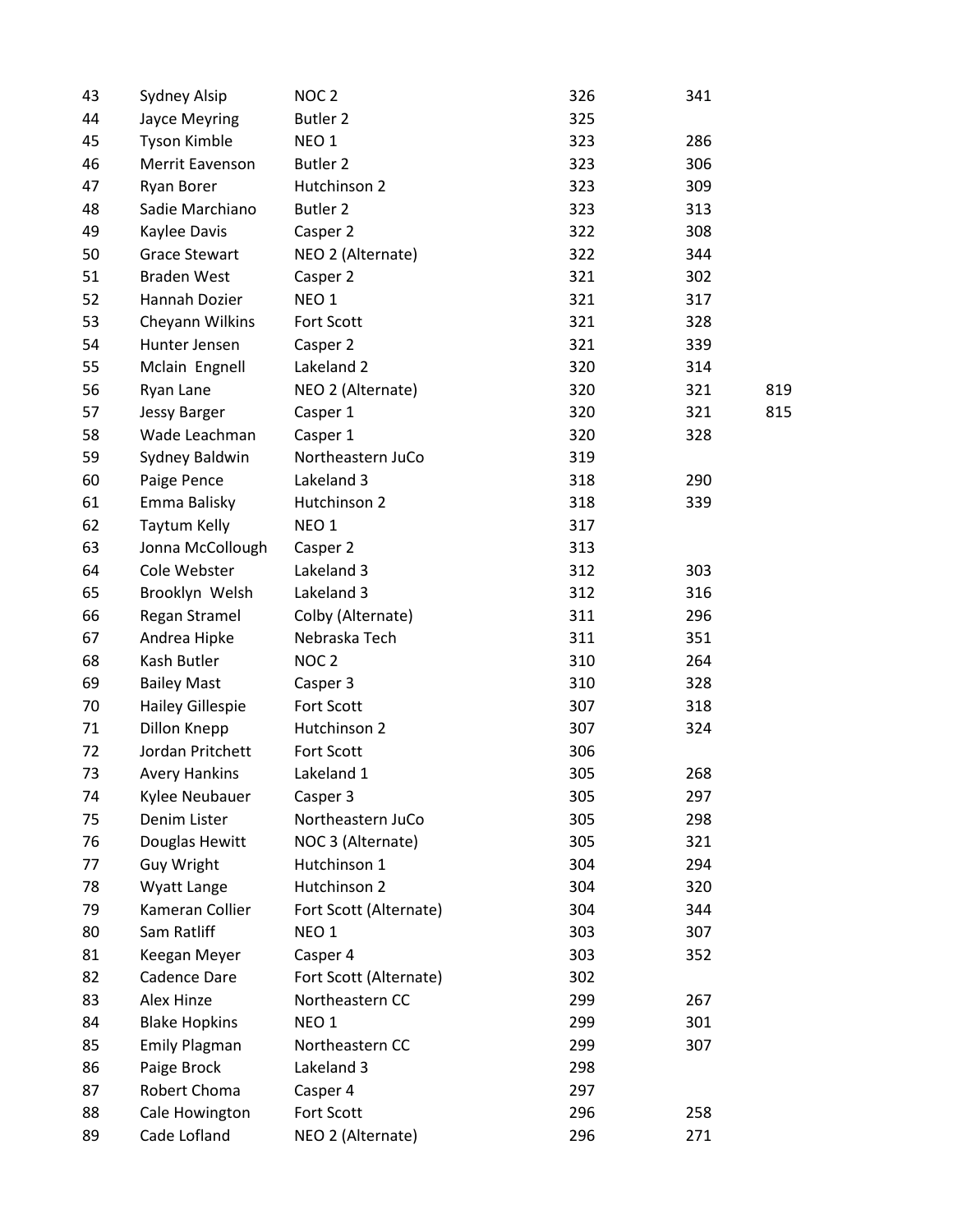| 90  | Ashlynn Knieb                       | Casper 4                                       | 294 | 295 |
|-----|-------------------------------------|------------------------------------------------|-----|-----|
| 91  | Madison Lupher                      | Casper 3                                       | 294 | 329 |
| 92  | Madison Henry                       | Casper 4                                       | 290 | 257 |
| 93  | Alexis Camara                       | Northeastern JuCo (Alternate)                  | 290 | 283 |
| 94  | Colter Sharp                        | Casper 3                                       | 289 | 285 |
| 95  | Taylor Lautenschlager Nebraska Tech |                                                | 289 | 318 |
| 96  | Ashley Sanne                        | Northeastern CC                                | 288 | 286 |
| 97  | Evan Niemeier                       | Northeastern CC                                | 288 | 296 |
| 98  | Gracie Day                          | Northeastern JuCo (Alternate)                  | 287 |     |
| 99  | Emma Eldridge                       | Colby (Alternate)                              | 286 | 273 |
| 100 | <b>Reid Richards</b>                | Nebraska Tech                                  | 286 | 284 |
| 101 | Aspyn Green                         | Casper 3                                       | 285 | 287 |
| 102 | Desiree Littlechild                 | Colby (Alternate)                              | 285 | 292 |
| 103 | Karlee Hawkins                      | Nebraska Tech                                  | 285 | 319 |
| 104 | <b>Kinley Siemens</b>               | Hutchinson 2                                   | 278 |     |
| 105 | Emma Harms                          | Nebraska Tech                                  | 276 |     |
| 106 | Naomi Farnsworth                    | Casper 5 (Alternate)                           | 273 |     |
| 107 | Haley Meduna                        | Northeastern CC                                | 271 |     |
| 108 | Sam Scanga                          | Northeastern JuCo (Alternate)                  | 262 |     |
| 109 | Reagan Ross                         | Nebraska Tech (Alternate)                      | 260 |     |
| 110 |                                     | Makenna Eisenzimme Northeastern CC (Alternate) | 257 |     |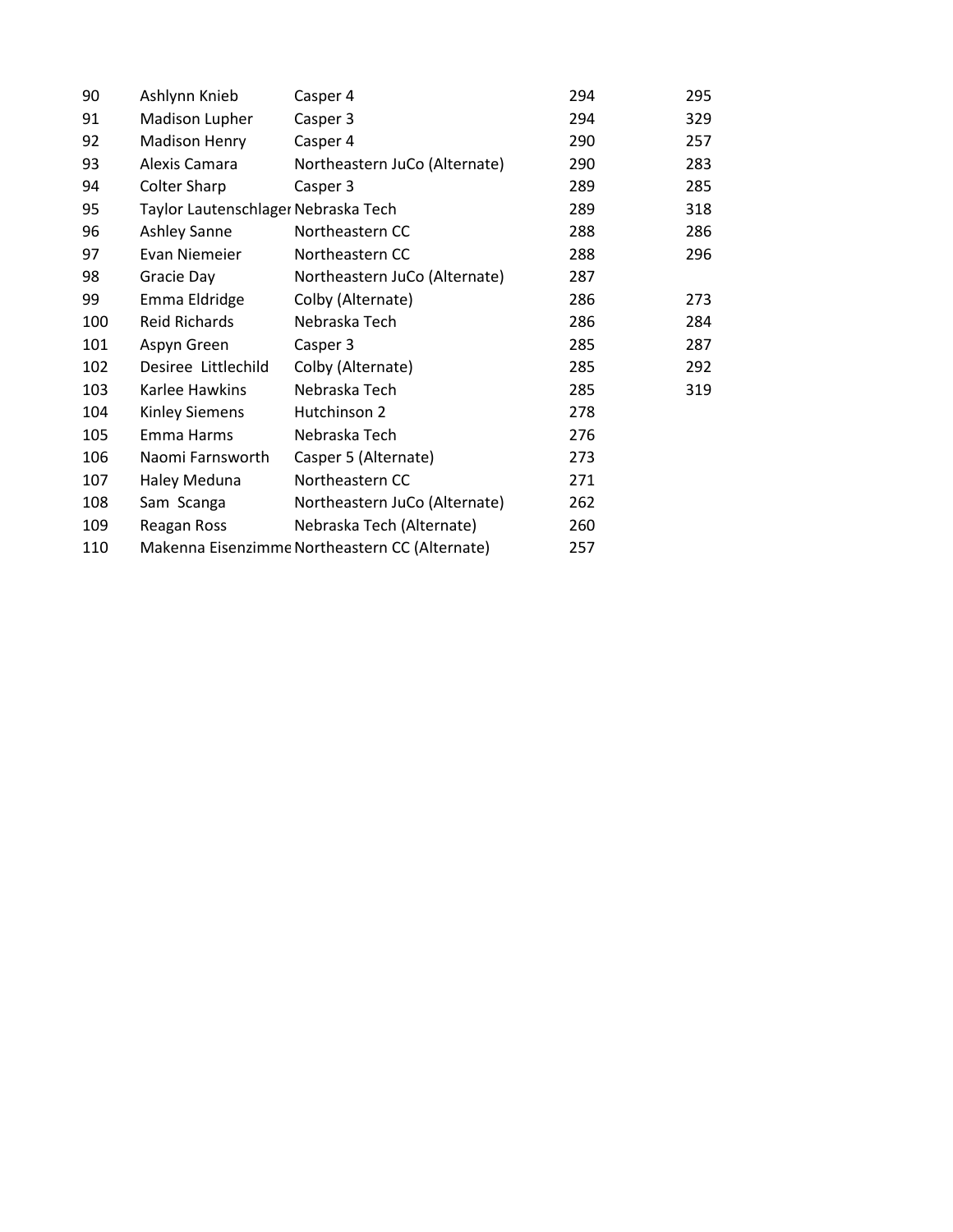# **High Individual Overall - Freshman**

|              | <b>Place Contestant Name</b> | <b>Team Name</b>     |     | <b>Score Tie Breakers</b> |
|--------------|------------------------------|----------------------|-----|---------------------------|
| $\mathbf{1}$ | Ashlyn O'Brien               | Butler 1             | 896 |                           |
| 2            | <b>Blake Peterson</b>        | NOC <sub>1</sub>     | 892 |                           |
| 3            | <b>Bridget Weller</b>        | Hutchinson 1         | 881 |                           |
| 4            | Olivia Gerloff               | NOC <sub>1</sub>     | 874 |                           |
| 5            | Kale Campbell                | NOC <sub>1</sub>     | 865 |                           |
| 6            | Delaney Hemann               | Lakeland 1           | 864 |                           |
| 7            | <b>Emerson Tarr</b>          | Lakeland 1           | 863 |                           |
| 8            | Zane Redifer                 | Butler <sub>2</sub>  | 856 |                           |
| 9            | <b>Emmitt Meyring</b>        | Hutchinson 1         | 852 | 342                       |
| 10           | Mckenna Richardson           | Butler 1             | 852 | 341                       |
| 11           | <b>Grace Stewart</b>         | NEO 2 (Alternate)    | 850 |                           |
| 12           | <b>Kaley Pieper</b>          | Casper 1             | 849 |                           |
| 13           | Quinna Molden                | <b>Butler 2</b>      | 846 | 343                       |
| 14           | Logan Buhrman                | Fort Scott           | 846 | 334                       |
| 15           | Cooper Thompson              | NOC <sub>1</sub>     | 844 | 340                       |
| 16           | <b>Othaniel Banks</b>        | Casper 4             | 844 | 332                       |
| 17           | Hunter Jensen                | Casper 2             | 842 |                           |
| 18           | Clay Brillhart               | Butler 1             | 838 |                           |
| 19           | Conner Smock                 | Lakeland 2           | 835 | 330                       |
| 20           | Sydney Alsip                 | NOC <sub>2</sub>     | 835 | 326                       |
| 21           | <b>Blake Bruns</b>           | Northeastern JuCo    | 834 |                           |
| 22           | Hannah McElrath              | NOC <sub>1</sub>     | 833 |                           |
| 23           | Cole Murphy                  | Lakeland 1           | 832 |                           |
| 24           | Kadyn Braaten                | Casper 1             | 831 |                           |
| 25           | Jacob Klaudt                 | Casper 1             | 829 |                           |
| 26           | Ty Knodle                    | Lakeland 1           | 828 | 335                       |
| 27           | Kate Bond                    | Lakeland 2           | 828 | 331                       |
| 28           | <b>Grace Rincker</b>         | Lakeland 2           | 825 |                           |
| 29           | Emma Balisky                 | Hutchinson 2         | 823 |                           |
| 30           | Joel Pecha                   | NOC <sub>2</sub>     | 822 |                           |
| 31           | Andrea Hipke                 | Nebraska Tech        | 820 |                           |
| 32           | Ryan Lane                    | NEO 2 (Alternate)    | 819 |                           |
| 33           | <b>Eddie Plumier</b>         | Casper 2             | 818 | 332                       |
| 34           | Wade Leachman                | Casper 1             | 818 | 320                       |
| 35           | Jayce Meyring                | <b>Butler 2</b>      | 817 | 325                       |
| 36           | Cheyann Wilkins              | Fort Scott           | 817 | 321                       |
| 37           | Emma Carley                  | NOC 3 (Alternate)    | 816 | 329                       |
| 38           | Mason Wall                   | Butler 3 (Alternate) | 816 | 326                       |
| 39           | <b>Jessy Barger</b>          | Casper 1             | 815 |                           |
| 40           | Ethan Espenscheid            | Butler 3 (Alternate) | 812 |                           |
| 41           | Keegan Meyer                 | Casper 4             | 811 |                           |
| 42           | Jed Sidwell                  | Butler 1             | 810 |                           |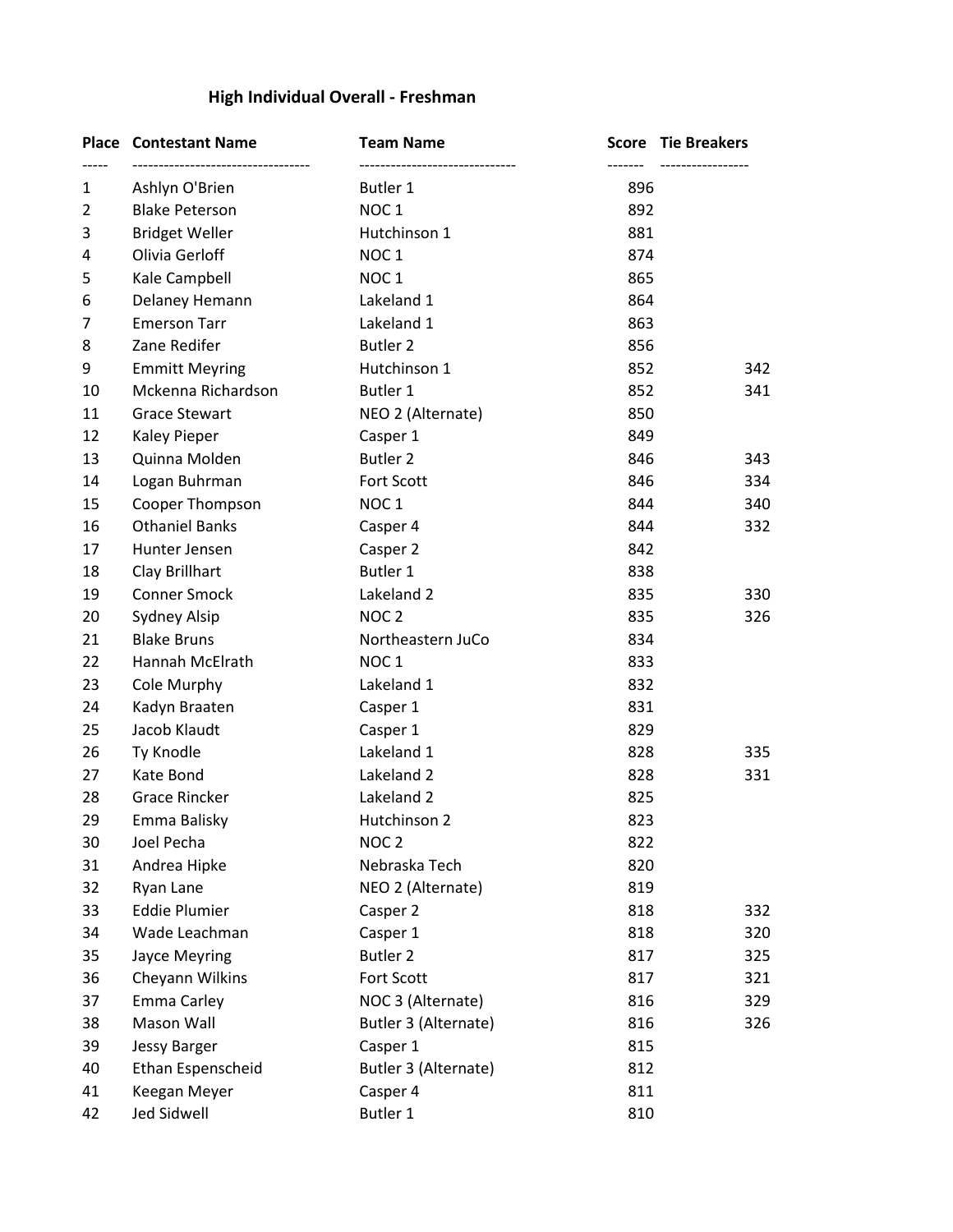| 43 | Cade Dupin              | Butler 3 (Alternate)          | 807 | 337     |
|----|-------------------------|-------------------------------|-----|---------|
| 44 | Ashlyn Robinson         | Hutchinson 1                  | 807 | 331     |
| 45 | Sydney Baldwin          | Northeastern JuCo             | 804 |         |
| 46 | Sadie Marchiano         | Butler 2                      | 802 |         |
| 47 | Abby Scholz             | Northeastern JuCo             | 800 | 327     |
| 48 | Brooklyn Welsh          | Lakeland 3                    | 800 | 312     |
| 49 | <b>Braden West</b>      | Casper 2                      | 799 | 321     |
| 50 | <b>Hailey Gillespie</b> | Fort Scott                    | 799 | 307 318 |
| 51 | Dillon Knepp            | Hutchinson 2                  | 799 | 307 324 |
| 52 | Tate Hogan              | Butler 1                      | 798 | 341     |
| 53 | Nick Deppe              | Butler 3 (Alternate)          | 798 | 330     |
| 54 | Karlee Hawkins          | Nebraska Tech                 | 798 | 285     |
| 55 | Kameran Collier         | Fort Scott (Alternate)        | 796 |         |
| 56 | Jonna McCollough        | Casper 2                      | 795 | 313     |
| 57 | Madison Lupher          | Casper 3                      | 795 | 294     |
| 58 | Ryan Borer              | Hutchinson 2                  | 794 | 323     |
| 59 | Paige Pence             | Lakeland 3                    | 794 | 318     |
| 60 | <b>Taytum Kelly</b>     | NEO <sub>1</sub>              | 793 |         |
| 61 | Douglas Hewitt          | NOC 3 (Alternate)             | 792 |         |
| 62 | Kaylee Davis            | Casper 2                      | 790 | 322     |
| 63 | Wyatt Lange             | Hutchinson 2                  | 790 | 304     |
| 64 | Regan Stramel           | Colby (Alternate)             | 789 |         |
| 65 | Hannah Dozier           | NEO <sub>1</sub>              | 788 |         |
| 66 | Hayden Deno             | Lakeland 2                    | 787 |         |
| 67 | Mclain Engnell          | Lakeland 2                    | 786 | 320     |
| 68 | Kylee Neubauer          | Casper 3                      | 786 | 305     |
| 69 | Taylor Lautenschlager   | Nebraska Tech                 | 785 |         |
| 70 | <b>Bailey Mast</b>      | Casper 3                      | 784 | 310     |
| 71 | <b>Blake Hopkins</b>    | NEO <sub>1</sub>              | 784 | 299     |
| 72 | <b>Ben Archer</b>       | Lakeland 3                    | 782 |         |
| 73 | Lindsey Lehman          | Hutchinson 1                  | 780 |         |
| 74 | <b>Tyson Kimble</b>     | NEO <sub>1</sub>              | 779 |         |
| 75 | <b>Brylee Williams</b>  | NOC <sub>2</sub>              | 778 |         |
| 76 | Sam Ratliff             | NEO <sub>1</sub>              | 776 |         |
| 77 | Robert Choma            | Casper 4                      | 775 |         |
| 78 | Denim Lister            | Northeastern JuCo             | 773 |         |
| 79 | Cole Webster            | Lakeland 3                    | 771 |         |
| 80 | Merrit Eavenson         | <b>Butler 2</b>               | 765 |         |
| 81 | <b>Emily Plagman</b>    | Northeastern CC               | 764 |         |
| 82 | Guy Wright              | Hutchinson 1                  | 762 |         |
| 83 | Jordan Pritchett        | Fort Scott                    | 761 |         |
| 84 | <b>Evan Niemeier</b>    | Northeastern CC               | 760 |         |
| 85 | Cadence Dare            | Fort Scott (Alternate)        | 759 | 302     |
| 86 | Ashlynn Knieb           | Casper 4                      | 759 | 294     |
| 87 | <b>Kinley Siemens</b>   | Hutchinson 2                  | 758 |         |
| 88 | Parker Flemming         | NOC <sub>2</sub>              | 754 |         |
| 89 | Alexis Camara           | Northeastern JuCo (Alternate) | 753 | 290     |